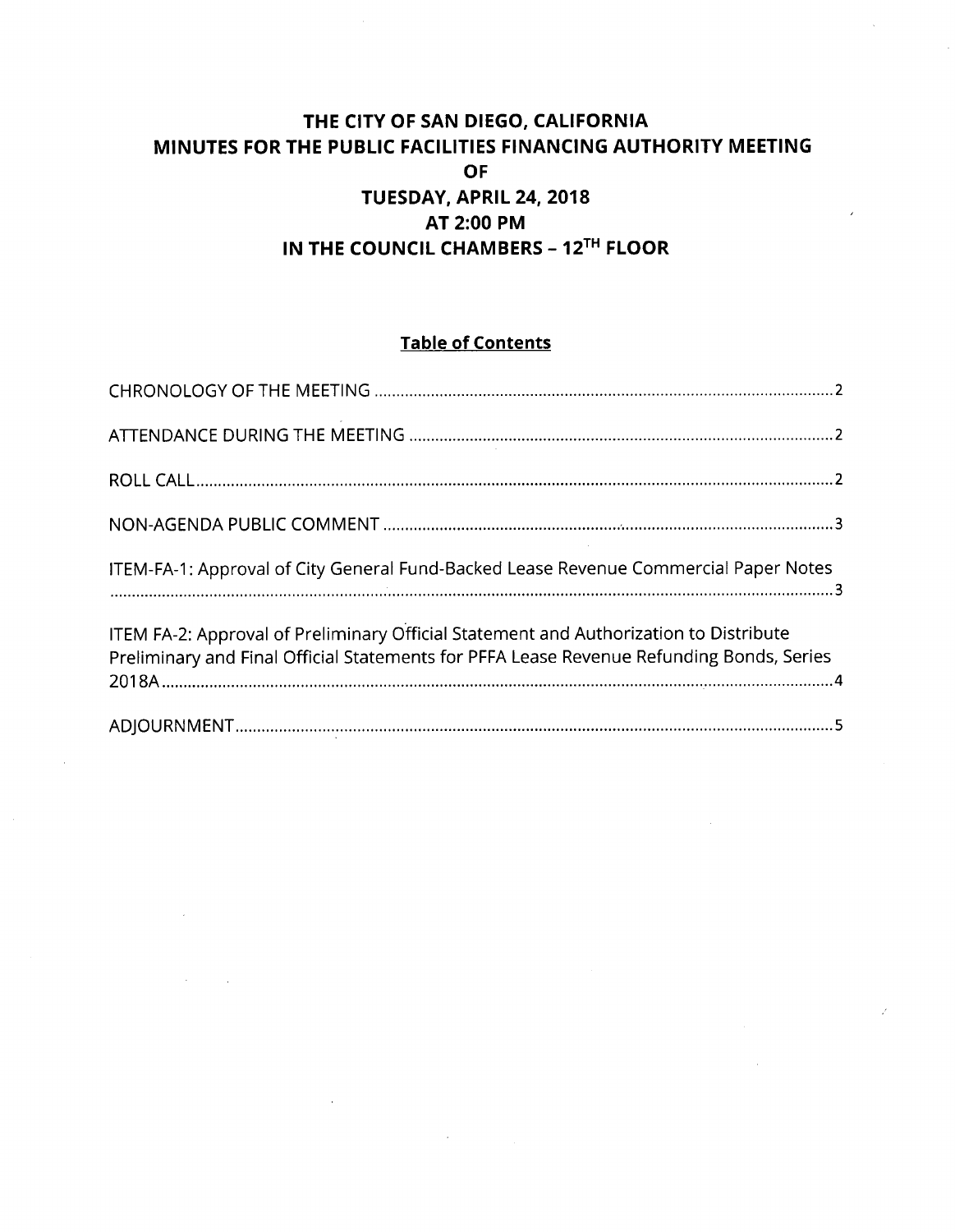## CHRONOLOGY OF THE MEETING

The meeting was called to order by Council President Cole at 2:06 p.m. The meeting was adjourned by Council President Cole at 2:08 p.m.

#### ATTENDANCE DURING THE MEETING

#### PRESENT

CD-I Council President Pro Tern Barbara Bry CD-2 Councilmember Lorie Zapf CD-3 Councilmember Chris Ward CD-4 Council President Myrtle Cole CD-5 Councilmember Mark Kersey CD-6 Councilmember Chris Cate CD-7 Councilmember Scott Sherman CD-8 Councilmember David Alvarez CD-9 Councilmember Georgette Gomez

# ABSENT

None

CITY CLERK Maland (mrh).

#### ROLL CALL

(1) Council President Pro Tem Bry-present

(2) Councilmember Zapf-present

(3) Councilmember Ward-present

(4) Council President Cole-present

(5) Councilmember Kersey-present

(6) Councilmember Cate-present

(7) Councilmember Sherman-present

(8) Councilmember Alvarez-present

(9) Councilmember Gómez-present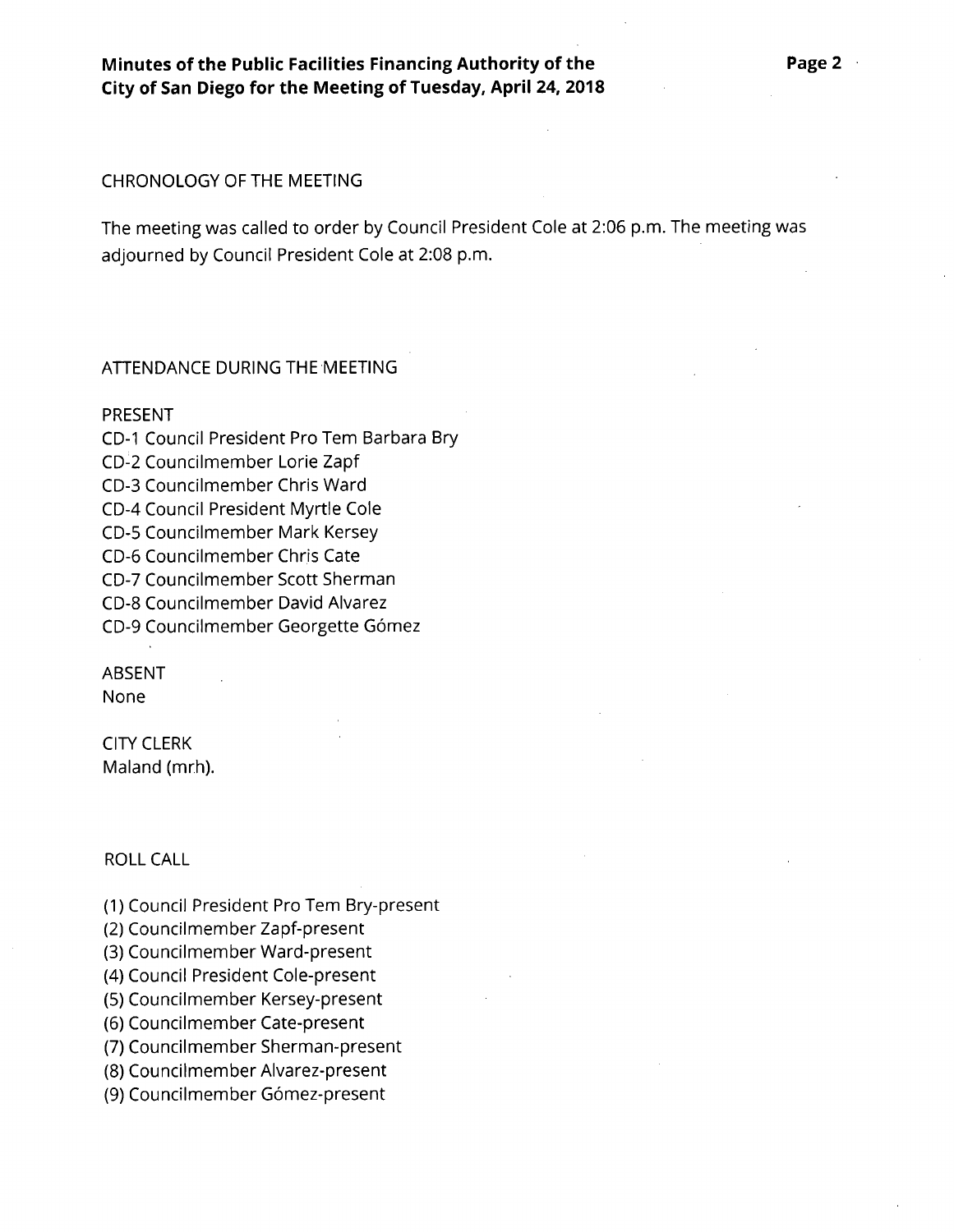**Minutes of the Public Facilities Financing Authority of the City of San Diego for the Meeting of Tuesday, April 24, 2018**

NON-AGENDA PUBLIC COMMENT

None.

ITEM-FA-1: Approval of City General Fund-Backed Lease Revenue Commercial Paper Notes.

Total Estimated Cost of Proposed Action and Funding Source: N/A

Proposed Actions:

(FA-2018-5) CONTINUED TO TUESDAY, MAY 15, 2018

This resolution authorizes various legal documents related to a City General Fund-backed Lease Revenue Commercial Paper Note program, including the site lease, facilities lease, indenture, issuing and paying agency agreement, and dealer agreements and authorizes the issuance of commercial paper notes in an amount not-to-exceed \$80,500,000.

## **This item is not subject to the Mayor's veto.**

Office of the City Attorney; Brant Will, (619) 236-6220

COUNCIL ACTION: Start Time: 2:05 PM

PASSED BY UNANIMOUS CONSENT TO CONTINUE THE ITEM TO TUESDAY, MAY 15, 2018, AT 2:00 P.M. FOR FURTHER REVIEW.

Passed by the following vote: Yea: Barbara Bry, Lorie Zapf, Chris Ward, Myrtle Cole, Mark Kersey, Chris Cate, Scott Sherman, David Alvarez, Georgette Gómez; Nay: (None); Recused: (None); Not Present: (None).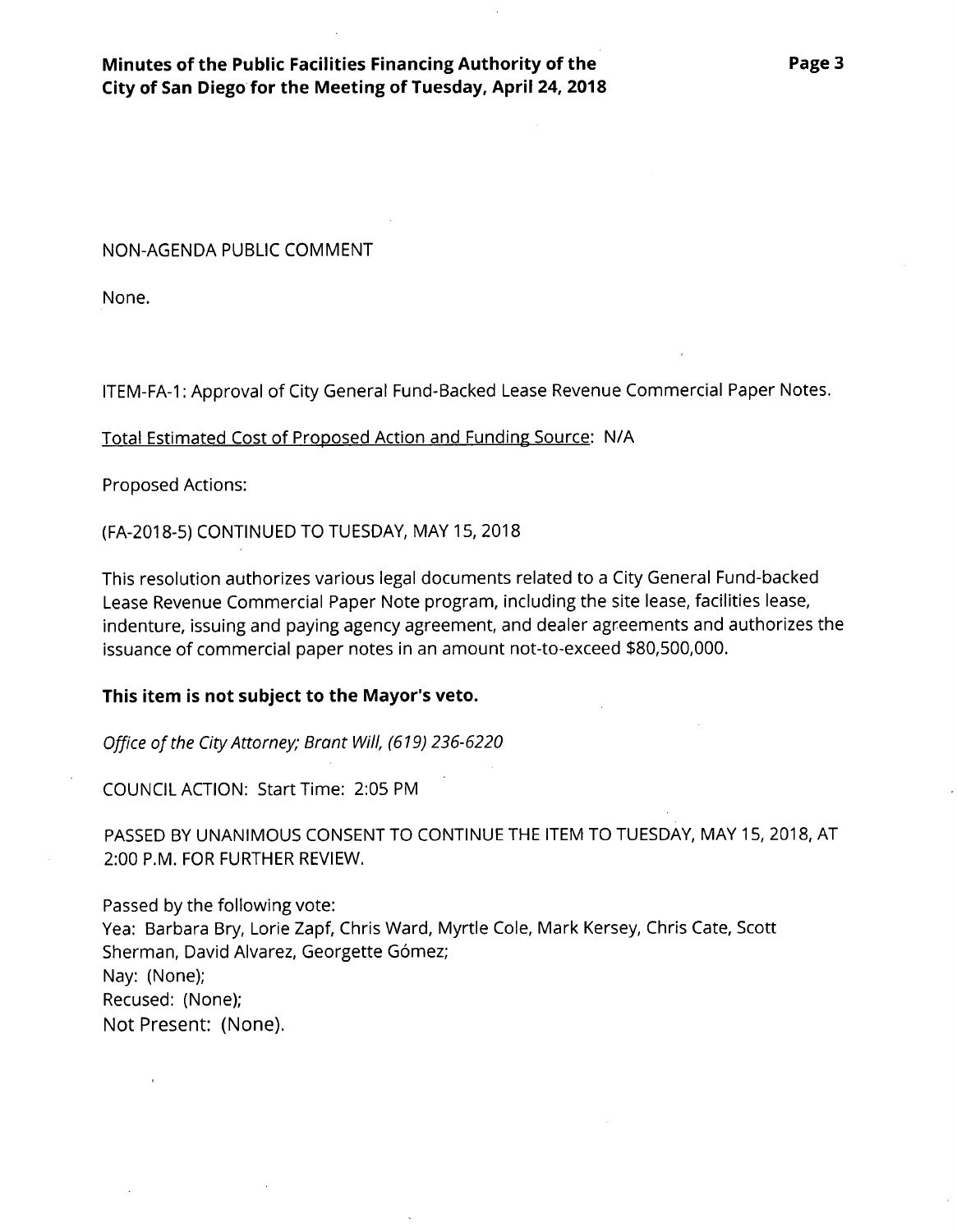# **Minutes of the Public Facilities Financing Authority of the City of San Diego for the Meeting of Tuesday, April 24, 2018**

ITEM FA-2: Approval of Preliminary Official Statement and Authorization to Distribute Preliminary and Final Official Statements for PFFA Lease Revenue Refunding Bonds, Series 2018A.

## Total Estimated Cost of Proposed Action and Funding Source: N/A

Proposed Actions:

(FA-2018-3) ADOPTED AS RESOLUTION FA-2018-3

This resolution approves the form and authorizes the distribution of the Preliminary Official Statement and final Official Statement for the Public Facilities Financing Authority of the City of San Diego Lease Revenue Refunding Bonds, Series 2018A.

#### **This item is not subject to the Mayor's veto.**

*Office of the CityAttorney; Brant Will, (619) 236-6220*

COUNCIL ACTION: Start Time: 2:06 PM

MOTION BY CHRIS CATE TO ADOPT. Second by Mark Kersey.

Passed by the following vote: Yea: Barbara Bry, Lorie Zapf, Chris Ward, Myrtle Cole, Mark Kersey, Chris Cate, Scott Sherman, David Alvarez, Georgette Gómez; Nay: (None); Recused: (None); Not Present: (None).